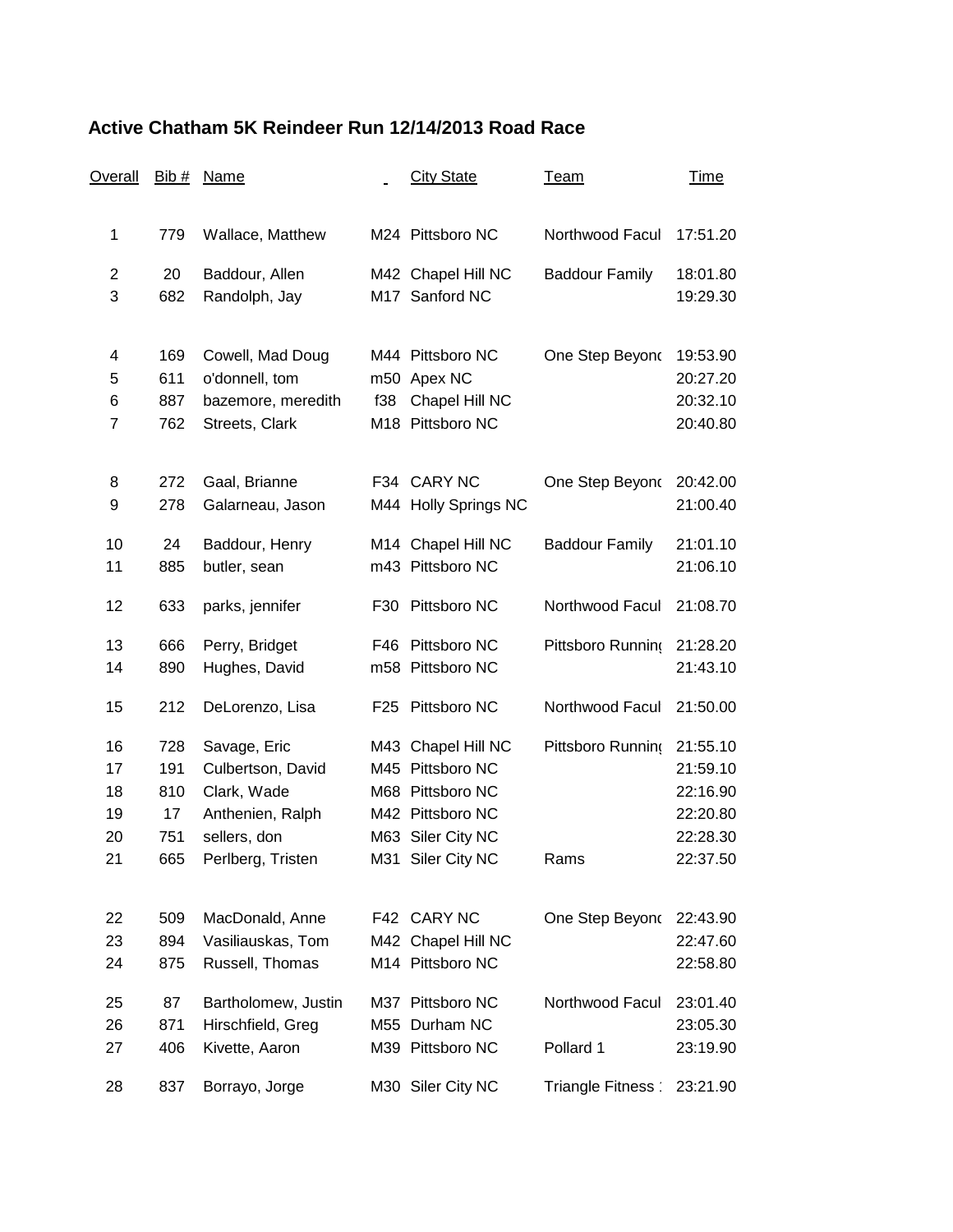| 29 | 168        | Cook, Jeff            |                 | M34 Apex NC                      | All in The Family     | 23:22.70             |
|----|------------|-----------------------|-----------------|----------------------------------|-----------------------|----------------------|
| 30 | 896        | Joseph, Michael       |                 | M15 Chapel Hill NC               |                       | 23:39.10             |
|    |            |                       |                 |                                  |                       |                      |
| 31 | 158        | Carey, Liz            |                 | F52 Pittsboro NC                 | Pittsboro Running     | 23:40.40             |
| 32 | 207        | Dekaney, Kyle         |                 | M13 Pittsboro NC                 |                       | 23:44.70             |
|    |            |                       |                 |                                  |                       |                      |
| 33 | 277        | Gaal, Marty           |                 | M42 CARY NC<br>M43 BURLINGTON NC | One Step Beyond       | 23:53.90             |
| 34 | 754<br>792 | Smiley, Trey          |                 | m14 Mebane NC                    |                       | 23:57.20<br>23:57.60 |
| 35 |            | yoder, will           |                 | M14 Efland NC                    |                       |                      |
| 36 | 879        | Ferrell, Jake         |                 |                                  |                       | 23:58.50             |
| 37 | 889        | Robinson, Nick        |                 | M49 Chapel Hill NC               |                       | 23:59.20             |
| 38 | 513        | Marciano, Christopher |                 | M29 Chapel Hill NC               | Pollard 1             | 24:02.00             |
| 39 | 780        | Walsh, Braden         | F37             | Pittsboro NC                     | Pittsboro Running     | 24:09.00             |
| 40 | 675        | Randolph, Hunter      |                 | M14 Sanford NC                   |                       | 24:17.90             |
| 41 | 539        | McKenzie, Shawn       |                 | M45 Siler City NC                |                       | 24:18.50             |
| 42 | 389        | Kilgo, Melanie        | F26             | Carrboro NC                      |                       | 24:25.80             |
| 43 | 166        | COOK, JACLYN          | F31             | Apex NC                          | All in The Family     | 24:31.80             |
| 44 | 868        | Chance, Brad          |                 | M51 Pittsboro NC                 | <b>JS Waters Team</b> | 24:38.70             |
| 45 | 765        | Streets, Matt         |                 | M15 Pittsboro NC                 |                       | 24:39.70             |
| 46 | 867        | Breedlove, Kristen    | F <sub>29</sub> | Goldston NC                      | <b>JS Waters Team</b> | 24:39.80             |
| 47 | 422        | Lauder, Brendan       | M <sub>8</sub>  | Chapel Hill NC                   | <b>Team Lauder</b>    | 25:20.60             |
| 48 | 279        | Galarneau, Wyatt      |                 | M13 Holly Springs NC             |                       | 25:20.70             |
| 49 | 65         | Bae, Mason            | M <sub>9</sub>  | Pittsboro NC                     | Seoul Glo             | 25:24.70             |
| 50 | 556        | Miller, Marti         | F <sub>55</sub> | Siler City NC                    |                       | 25:31.70             |
| 51 | 395        | King, David           | M56             | Goldston NC                      |                       | 25:33.30             |
| 52 | 324        | hedrick, joanna       | f50             | Siler City NC                    |                       | 25:37.50             |
| 53 | 895        | Paddison, Julie       |                 | F45 Durham NC                    |                       | 25:41.90             |
| 54 | 359        | Johnson, Sergei       |                 | M13 Pittsboro NC                 |                       | 26:04.80             |
| 55 | 402        | Kirk, Davis           |                 | M10 Chapel Hill NC               | Adamkirks             | 26:06.20             |
| 56 | 254        | Entrekin, Karen       |                 | F39 Pittsboro NC                 |                       | 26:08.10             |
| 57 | 451        | Liverman, Megan       | F <sub>26</sub> |                                  | All in The Family     | 26:10.20             |
| 58 | 310        | Griffin, Tommy        | M28             |                                  | All in The Family     | 26:12.60             |
| 59 | 758        | Spotz, Jack           | M9              | Hillsborough NC                  |                       | 26:18.60             |
| 60 | 757        | Spotz, Barclay        | F39             | Hillsborough NC                  |                       | 26:19.50             |
| 61 | 232        | Dziengel, Morgan      | F17             | Siler City NC                    |                       | 26:21.30             |
| 62 | 836        | davis, rob            |                 | m50 Siler City NC                | Triangle Fitness      | 26:22.00             |
| 63 | 804        | causey, john          | m61             | Sanford NC                       |                       | 26:25.00             |
| 64 | 899        | Pillars, Wendi        | f44             | Siler City NC                    |                       | 26:33.60             |
|    |            |                       |                 |                                  |                       |                      |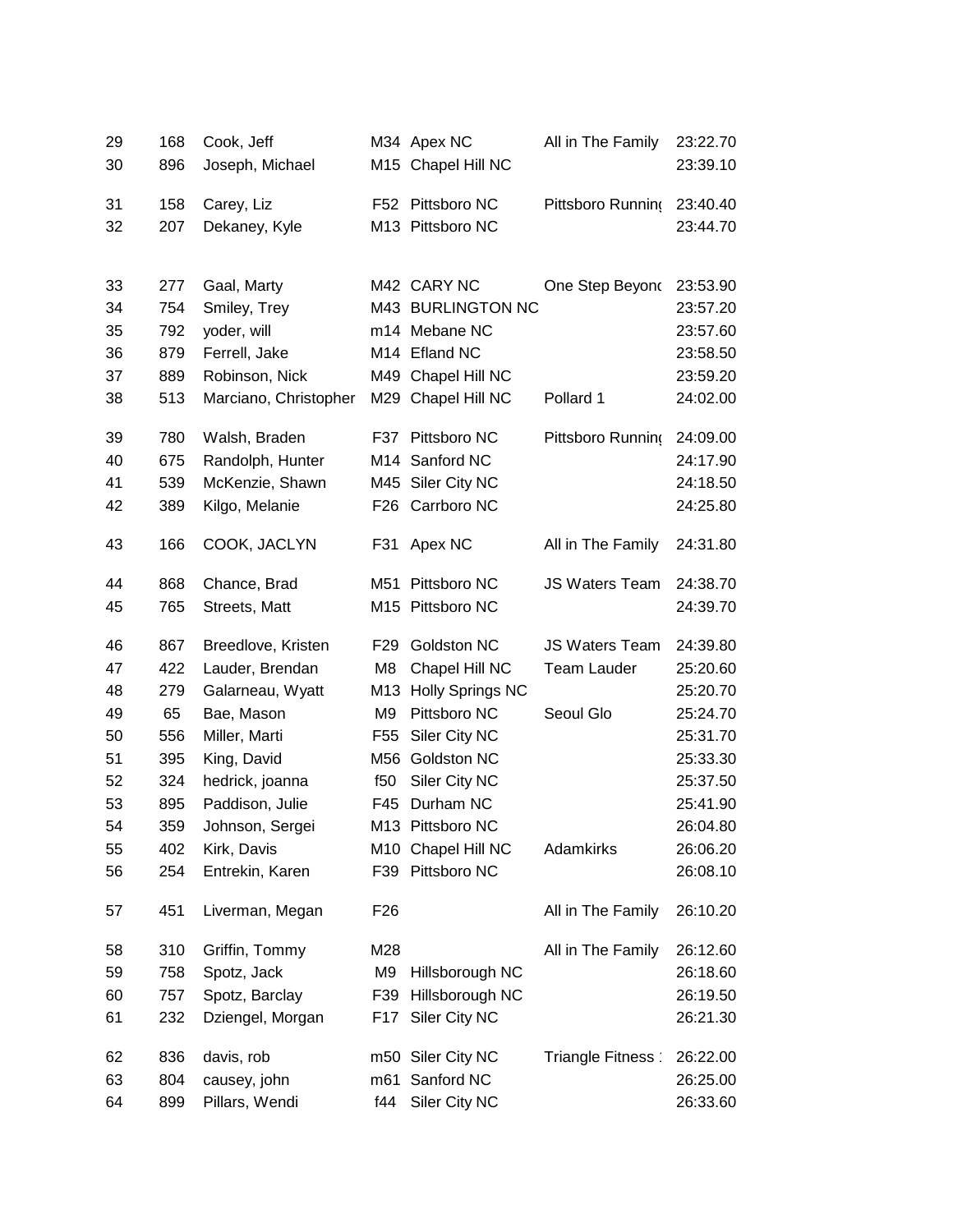| 65  | 629 | Parker, R.L.       |                 | M62 Apex NC          |                       | 26:37.00 |
|-----|-----|--------------------|-----------------|----------------------|-----------------------|----------|
| 66  | 907 | Porter, Glenn      | M10             |                      |                       | 26:56.30 |
| 67  | 14  | Adams, Jackson     | M <sub>9</sub>  | Prospect Hill NC     | Adamkirks             | 26:58.50 |
| 68  | 15  | Adams, Jennifer    | F37             | Prospect Hill NC     | Adamkirks             | 26:58.60 |
| 69  | 789 | Wood, Wendy        | f43             | Chapel Hill NC       |                       | 27:03.10 |
| 70  | 704 | Risinger, Seth     |                 | M28 Pittsboro NC     | Northwood Facul       | 27:04.80 |
| 71  | 541 | McKinnis, Danielle | F <sub>26</sub> | Greenville NC        |                       | 27:23.00 |
| 72  | 898 | clark, jesse       |                 | m21 Bear Creek NC    |                       | 27:38.40 |
| 73  | 766 | Taylor, Harry      | M49             | Siler City NC        |                       | 28:00.00 |
| 74  | 809 | LeBlanc, Jay       |                 | m73 Pittsboro NC     |                       | 28:06.70 |
| 75  | 129 | Boone, Tony        | M11             | Chapel Hill NC       | <b>Fabulous Four</b>  | 28:08.50 |
| 76  | 824 | Scholle, Peter     |                 | M45 Pittsboro NC     | The Blitzed Reino     | 28:09.60 |
| 77  | 870 | Haney, Cleotis     |                 | M48 Holly Springs NC |                       | 28:19.60 |
| 78  | 420 | Lauder, Aidan      | M <sub>8</sub>  | Chapel Hill NC       | <b>Team Lauder</b>    | 28:20.10 |
| 79  | 64  | Bae, Andrew        |                 | M42 Pittsboro NC     | Seoul Glo             | 28:29.00 |
| 80  | 708 | Romero, Viana      | F37             | Chapel Hill NC       | <b>Jolly Jags</b>     | 28:46.50 |
| 81  | 515 | Marshall, Geoffrey |                 | M63 Pittsboro NC     |                       | 28:48.00 |
| 82  | 768 | Taylor, Peggy      | f49             | Pittsboro NC         |                       | 28:55.30 |
| 83  | 815 | Parr, Lindy        | F68             | Pittsboro NC         |                       | 29:01.20 |
| 84  | 911 | Royal, Fredric     |                 | M52 Pittsboro NC     |                       | 29:07.30 |
| 85  | 904 | gangemi, ava mae   | f10             |                      |                       | 29:16.00 |
| 86  | 302 | Griffin, Hayden    |                 | M13 Pittsboro NC     |                       | 29:19.10 |
| 87  | 776 | Vaughan, Dawn      | F49             | Chapel Hill NC       |                       | 29:23.10 |
| 88  | 153 | Campbell, Thomas   | M56             | Siler City NC        |                       | 29:24.00 |
| 89  | 315 | griffith, robin    |                 | F30 Pittsboro NC     |                       | 29:25.70 |
| 90  | 864 | bright, christie   | f41             | <b>Bear Creek NC</b> | <b>JS Waters Team</b> | 29:26.30 |
| 91  | 799 | Elkins, Sowyer     | M9              | Bear Creek NC        | The Fab 5             | 29:26.50 |
| 92  | 863 | Oldham, Avajan     | F48             | Goldston NC          | JS Waters Team        | 29:32.30 |
| 93  | 855 | Phillips, Bryce    |                 | M14 Sanford NC       | <b>JS Waters Team</b> | 29:35.40 |
| 94  | 304 | griffin, stephanie | F40             | Pittsboro NC         |                       | 29:37.50 |
| 95  | 888 | Hanson, Rebekah    | F27             | Ramseur NC           |                       | 29:50.60 |
| 96  | 803 | causey, bill       | m <sub>0</sub>  | Sanford NC           |                       | 29:51.00 |
| 97  | 759 | Starkey, Tammy     | F40             | Siler City NC        |                       | 29:55.60 |
| 98  | 788 | Wood, Rosanna      | F38             | Siler City NC        |                       | 29:57.30 |
| 99  | 547 | Merrill, Lauren    | F27             | Chapel Hill NC       | <b>Fabulous Four</b>  | 29:58.40 |
| 100 | 317 | hackney, trevor    | m17             | Chapel Hill NC       | <b>Fabulous Four</b>  | 29:58.90 |
| 101 | 328 | Holland, Peyton    |                 | M27 New Hill NC      | <b>Cross Cringle</b>  | 29:59.80 |
| 102 | 859 | matthews, shalon   | f30             | Sanford NC           | <b>JS Waters Team</b> | 30:01.60 |
| 103 | 92  | Bassett, Paul      |                 | M49 Pittsboro NC     |                       | 30:02.20 |
| 104 | 537 | McKenzie, Ritchie  | M21             | Siler City NC        |                       | 30:02.30 |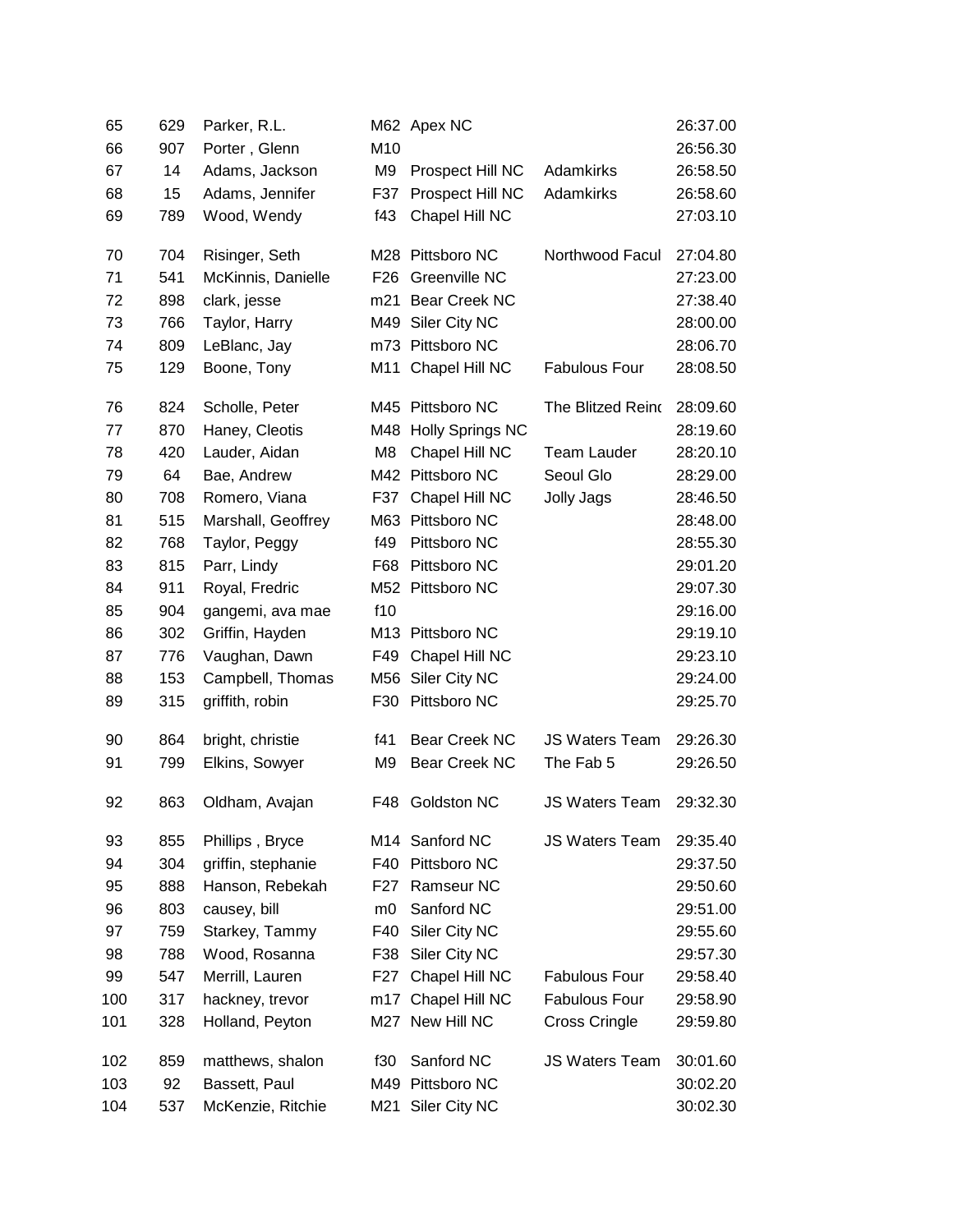| 105 | 11  | Acre, Valerie       | F27             | Carrboro NC          | <b>Team McAcre</b>    | 30:06.70 |
|-----|-----|---------------------|-----------------|----------------------|-----------------------|----------|
| 106 | 226 | DePeal, Thomas      | M46             | Durham NC            |                       | 30:29.20 |
| 107 | 293 | goldston, beth      | F61             | Sanford NC           |                       | 30:29.40 |
| 108 | 761 | Stout, Ricky        | M52             | Goldston NC          |                       | 30:40.00 |
| 109 | 664 | Parsons, John       |                 | M49 Pittsboro NC     |                       | 30:42.70 |
| 110 | 882 | Nash, Jessica       | F12             | Pittsboro NC         | <b>Team Nash</b>      | 30:44.50 |
| 111 | 523 | McArdle, Michael    | M29             | Carrboro NC          | <b>Team McAcre</b>    | 30:58.90 |
| 112 | 735 | Scotten, Debbie     | F46             | <b>Staley NC</b>     |                       | 31:03.40 |
| 113 | 897 | garrard, leigh anne | f31             | Pittsboro NC         |                       | 31:04.60 |
| 114 | 521 | McArdle, Mary       | F65             | Pittsboro NC         | <b>Team McAcre</b>    | 31:16.20 |
| 115 | 753 | Smiley, Tina        | F44             | <b>BURLINGTON NC</b> |                       | 31:33.70 |
| 116 | 902 | Keyser, David       |                 | M54 Pittsboro NC     |                       | 31:34.20 |
| 117 | 303 | Griffin, Jackie     | F57             | Sanford NC           | All in The Family     | 31:42.10 |
| 118 | 884 | Hamlet, Cheryl      | F58             | Milton GA            |                       | 31:50.50 |
| 119 | 881 | nash, elizabeth     | f12             | Pittsboro NC         | <b>Team Nash</b>      | 31:58.30 |
| 120 | 710 | Ross, Shameda       | F <sub>29</sub> | Pittsboro NC         | I B Pro Fun           | 32:03.70 |
| 121 | 806 | whitt, terrie       | f <sub>53</sub> | Pittsboro NC         |                       | 32:08.30 |
| 122 | 339 | Jekubovitch, Nan    | F <sub>57</sub> | Siler City NC        |                       | 32:20.70 |
| 123 | 705 | ritchea, heather    | f30             | Pittsboro NC         | I B Pro Fun           | 32:21.30 |
| 124 | 841 | price, katie        | f34             | Siler City NC        | Triangle Fitness:     | 32:22.70 |
| 125 | 233 | Edwards, Alison     | F <sub>53</sub> |                      | Silk Hope Best        | 32:28.10 |
| 126 | 516 | marshall, kelly     | f52             | Siler City NC        | Silk Hope Eagle       | 32:28.30 |
| 127 | 807 | McLaurin, Jennifer  | F33             | Pittsboro NC         |                       | 32:29.20 |
| 128 | 843 | Wood, Craig         |                 | M53 Siler City NC    | Triangle Fitness:     | 32:37.50 |
| 129 | 906 | Porter, Matt        | M45             |                      |                       | 32:40.30 |
| 130 | 901 | jenkins, gretchen   | f35             | Apex NC              |                       | 32:42.70 |
| 131 | 862 | Hendrickson, Jayley |                 | F15 Bear Creek NC    | <b>JS Waters Team</b> | 32:45.50 |
| 132 | 865 | Bright, Natalie     |                 | F16 Bear Creek NC    | <b>JS Waters Team</b> | 32:45.50 |
| 133 | 903 | Schwerin, Tami      | F48             | Moncure NC           |                       | 32:46.70 |
| 134 | 316 | Hackney, Loretta    | F44             | Chapel Hill NC       | <b>Fabulous Four</b>  | 32:47.00 |
| 135 | 856 | Campbell, Angela    |                 | F47 Bear Creek NC    | <b>JS Waters Team</b> | 32:50.90 |
| 136 | 821 | Greger=Holt, George | M58             | Pittsboro NC         | The Blitzed Reino     | 32:53.40 |
| 137 | 452 | Lockhart, Jennifer  | F <sub>51</sub> | Chapel Hill NC       |                       | 32:54.70 |
| 138 | 336 | Horne, Sophie       | F <sub>9</sub>  | Pittsboro NC         |                       | 33:04.10 |
| 139 | 854 | McIntyre, Donna     | F53             | Goldston NC          | <b>JS Waters Team</b> | 33:05.40 |
| 140 | 861 | McIntyre, Jessica   | F25             | Siler City NC        | <b>JS Waters Team</b> | 33:06.20 |
| 141 | 880 | Howes, LaDeane      | F49             | Chapel Hill NC       | <b>Team Nash</b>      | 33:11.50 |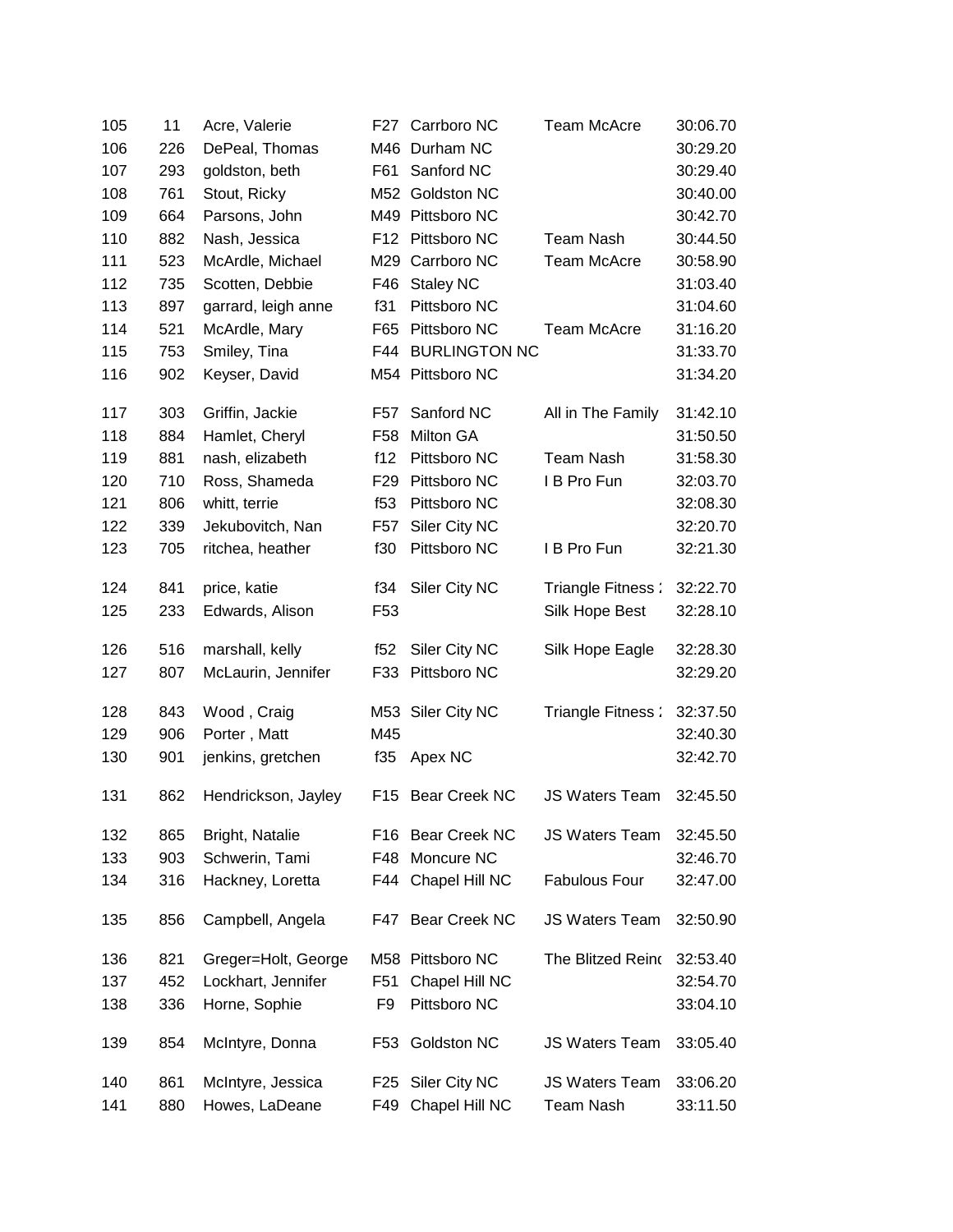| 142        | 800        | Guetgemann, Virginia            |                 | F56 Holly Springs NC            |                   | 33:20.10             |
|------------|------------|---------------------------------|-----------------|---------------------------------|-------------------|----------------------|
| 143<br>144 | 825<br>334 | Horton, Jennette<br>Horne, Paul |                 | F40 Cary NC<br>M42 Pittsboro NC | The Blitzed Reino | 33:21.70<br>33:22.20 |
| 145        | 580        | Morgan, Chad                    |                 | M38 Siler City NC               | Silk Hope Best    | 33:24.80             |
| 146        | 333        | Holsonback, Kalin               |                 | F24 Chapel Hill NC              | Cross Cringle     | 33:25.30             |
| 147        | 834        | Lynch, DJ                       | F48             | Pittsboro NC                    | Skate Park Grou   | 33:29.10             |
| 148        | 891        | Pennell, Mary Beth              | F19             | Randleman NC                    |                   | 33:30.80             |
| 149        | 820        | Cooper, Sam                     |                 | M58 Pittsboro NC                | Legal Zoomers     | 33:36.00             |
| 150        | 285        | Glass-Steel, Christine          | F39             | Carrboro NC                     | Pollard 2         | 33:37.10             |
| 151        | 193        | Davis, Genevieve                |                 | F42 Cedar Park TX               |                   | 33:51.90             |
| 152        | 822        | Lilley, Natalie                 | F39             | Apex NC                         | The Blitzed Reino | 33:55.40             |
| 153        | 149        | Cabe, Courtney                  | F35             | Pittsboro NC                    | I B Pro Fun       | 33:55.80             |
| 154        | 93         | Bassett, Sally                  |                 | F52 Pittsboro NC                |                   | 34:00.40             |
| 155        | 668        | Pfeiffer, David                 |                 | M58 Apex NC                     |                   | 34:00.80             |
| 156        | 842        | Wood, Peggy                     | F50             | Siler City NC                   | Triangle Fitness: | 34:06.00             |
| 157        | 886        | Rich, Katie                     | F32             | Snow Camp NC                    |                   | 34:06.80             |
| 158        | 873        | Kundig, Peter                   | M7              | Pittsboro NC                    |                   | 34:07.70             |
| 159        | 405        | Kirk, Zoe                       | F7              | Chapel Hill NC                  | Adamkirks         | 34:09.80             |
| 160        | 403        | Kirk, Kelly                     | F38             | Chapel Hill NC                  | Adamkirks         | 34:10.30             |
| 161        | 773        | tintinalli, liz                 | F41             |                                 | TintFox1          | 34:32.30             |
| 162        | 812        | Haywood, Marion                 | F66             | Chapel Hill NC                  |                   | 34:34.20             |
| 163        | 685        | Ray, Lindsay                    |                 | F35 Apex NC                     |                   | 35:21.30             |
| 164        | 839        | Johnson, Chris                  |                 | M39 Siler City NC               | Triangle Fitness: | 35:38.70             |
| 165        | 805        | ganter, cheryl                  | f <sub>53</sub> | Pittsboro NC                    |                   | 35:43.20             |
| 166        | 628        | parker, karen                   | f46             | Apex NC                         | Jolly Jags        | 36:03.80             |
| 167        | 883        | Nash, Olivia                    | F <sub>8</sub>  | Chapel Hill NC                  | <b>Team Nash</b>  | 36:07.40             |
| 168        | 909        | Porter, Caroline                | F <sub>8</sub>  |                                 |                   | 36:08.50             |
| 169        | 144        | Brick, Samuel                   |                 | M34 Sanford NC                  | Pollard 1         | 36:33.80             |
| 170        | 138        | Brick, Michelle                 | F36             | Sanford NC                      | Rams              | 36:33.80             |
| 171        | 771        | Tintinalli, Elizabeth           | F41             | Detroit MI                      |                   | 36:38.20             |
| 172        | 264        | Fowler, Tracy                   | F42             | Sanford NC                      | Rams              | 36:40.00             |
| 173        | 878        | landen, jane                    | f67             | Mebane NC                       |                   | 36:46.90             |
| 174        | 443        | Lawson, Rachel                  | F30             | <b>Bear Creek NC</b>            | The 5 Dashers     | 36:57.30             |
| 175        | 104        | Bean, Devin                     | F32             | Sanford NC                      | The 5 Dashers     | 37:00.00             |
| 176        | 78         | bae, Sheldon                    | F40             | Pittsboro NC                    | Seoul Glo         | 37:00.30             |
| 177        | 446        | Lemons, Jo                      | F62             | Siler City NC                   |                   | 37:16.60             |
| 178        | 557        | Miller, Sarah                   | F27             | Sanford NC                      | Cross Cringle     | 37:23.40             |
| 179        | 323        | Hasbrouck, Trish                | F52             | Pittsboro NC                    |                   | 37:52.50             |
| 180        | 913        | Price, Katherine                | F56             | Goldston NC                     |                   | 37:55.40             |
| 181        | 790        | Wyant, Betty                    |                 | F53 Staley NC                   |                   | 38:20.60             |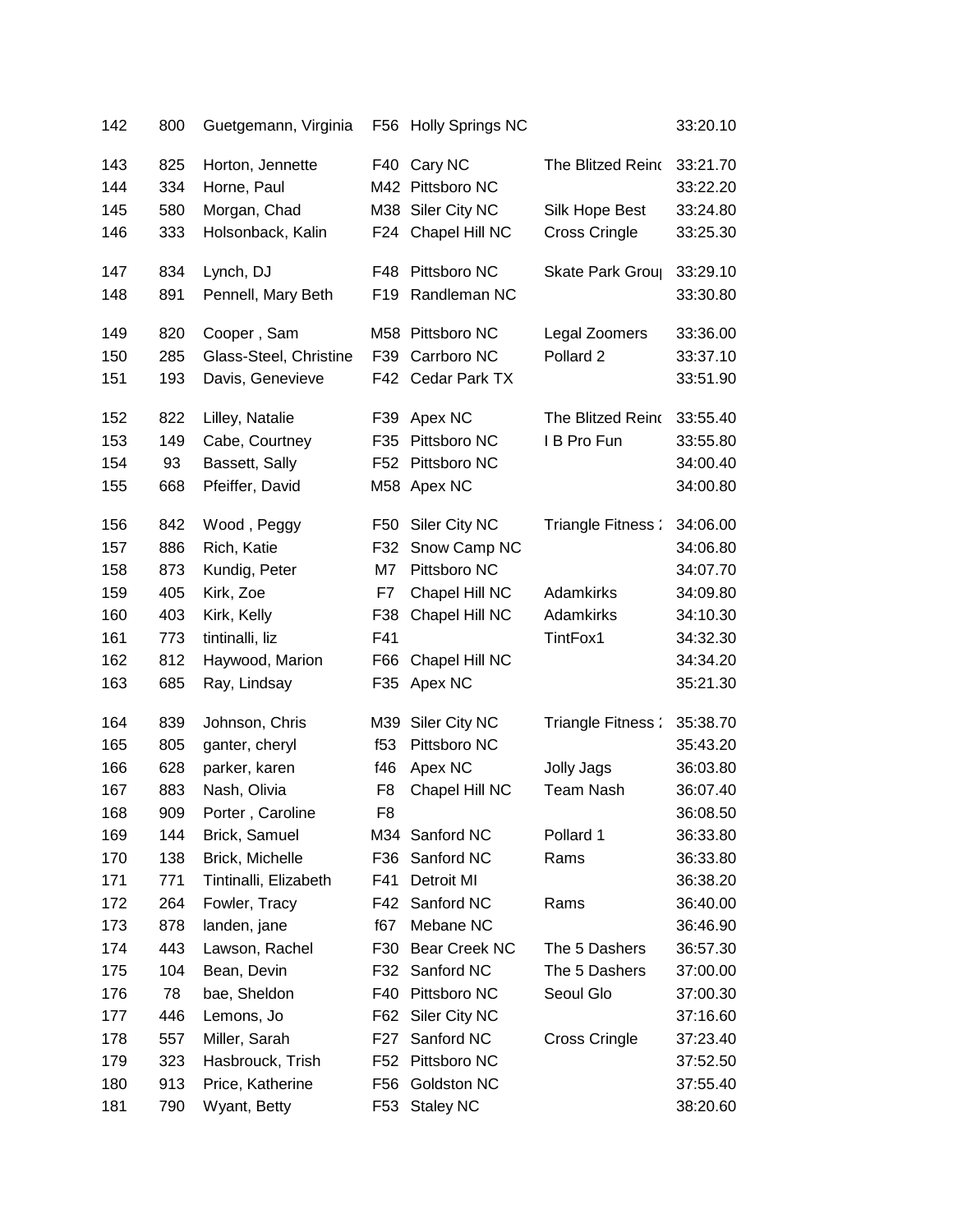| 182 | 893 | Daniels, Patti    | F54 |                    |                      | 38:24.60 |
|-----|-----|-------------------|-----|--------------------|----------------------|----------|
| 183 | 827 | Fore, Jennifer    | F36 | Raleigh NC         | The Bunsen Burr      | 38:39.90 |
| 184 | 627 | Parent, Susan     | F46 | Cary NC            |                      | 38:41.50 |
| 185 | 419 | LaPorta, Denise   | F43 | Cary NC            |                      | 38:41.80 |
| 186 | 597 | Murphy, John      |     | M62 Sanford NC     |                      | 38:52.80 |
| 187 | 342 | Johnson, Abby     |     | F12 Pittsboro NC   | The J PEAs           | 38:58.10 |
| 188 | 785 | Whitfield, Ryan   |     | M13 Chapel Hill NC | Carolina Blue Mir    | 39:49.30 |
| 189 | 829 | Scott, Blair      | F31 | Goldston NC        | The Bunsen Burr      | 39:54.60 |
| 190 | 764 | Streets, Dennis   |     | M61 Pittsboro NC   |                      | 40:18.70 |
| 191 | 606 | Nipper, Stephanie |     | F38 Bear Creek NC  | The 5 Dashers        | 40:34.50 |
| 192 | 828 | Bowman, Kathie    | F62 | Apex NC            | The Bunsen Burr      | 40:39.40 |
| 193 | 869 | Elliott, Tiffany  | F41 | Apex NC            |                      | 40:46.30 |
| 194 | 840 | Scott, Jennifer   | f42 | Pittsboro NC       | Triangle Fitness:    | 41:01.40 |
| 195 | 892 | Haver, Susan      | F49 |                    |                      | 41:50.00 |
| 196 | 905 | Gross, Michelle   | F31 | Sanford NC         |                      | 42:11.40 |
| 197 | 798 | Elkins, Abby      | F11 | Bear Creek NC      | The Fab 5            | 42:13.10 |
| 198 | 797 | Elkins, Beth      | F35 | Bear Creek NC      | The Fab 5            | 42:13.50 |
| 199 | 190 | Cuicchi, Chesley  | F37 | Chapel Hill NC     |                      | 42:29.40 |
| 200 | 384 | Kapilovic, Fiona  | F43 | Chapel Hill NC     |                      | 42:46.30 |
| 201 | 545 | McLaurin, Karen   | F38 | Siler City NC      | Soaring Silk Hop     | 42:48.00 |
| 202 | 781 | White, Judith     | F38 | Chapel Hill NC     |                      | 42:58.00 |
| 203 | 259 | Evans, Amanda     | F26 | <b>Broadway NC</b> | The 5 Dashers        | 42:59.50 |
| 204 | 574 | Moore Vigus, Leah | F37 |                    | Pollard 3            | 43:01.40 |
| 205 | 823 | Martina, Milinda  | F41 | Mebane NC          | The Blitzed Reino    | 43:01.60 |
| 206 | 763 | Streets, Dawn     | F47 | Pittsboro NC       | Pollard <sub>2</sub> | 43:02.50 |
| 207 | 795 | Marsh, Kelly      | F33 | Sanford NC         | The Fab 5            | 43:07.90 |
| 208 | 756 | Spears, Rachel    | F27 | Sanford NC         | The 5 Dashers        | 43:27.30 |
| 209 | 357 | Johnson, Emi      |     | F10 Pittsboro NC   | The J PEAs           | 43:29.80 |
| 210 | 358 | Johnson, Pete     |     | M45 Pittsboro NC   | The J PEAs           | 43:30.00 |
| 211 | 154 | Canipe, Ainsley   | F8  | Siler City NC      | Slow and Steady      | 43:31.10 |
| 212 | 830 | reese, aaron      |     | m39 Pittsboro NC   | The Bunsen Burr      | 43:42.50 |
| 213 | 706 | Ritter, Mina      | F0  | Siler City NC      | Slow and Steady      | 43:52.80 |
| 214 | 811 | Kay, Beverly      | F49 | Sanford NC         |                      | 43:55.40 |
| 215 | 813 | Kay, Derrick      |     | M23 Sanford NC     |                      | 43:55.50 |
| 216 | 900 | Cooper, Nate      |     | M13 Chapel Hill NC |                      | 44:19.80 |
| 217 | 755 | Smith, Susie      | F32 | Chapel Hill NC     |                      | 44:20.10 |
| 218 | 908 | Porter, Dann      | M43 |                    |                      | 44:25.30 |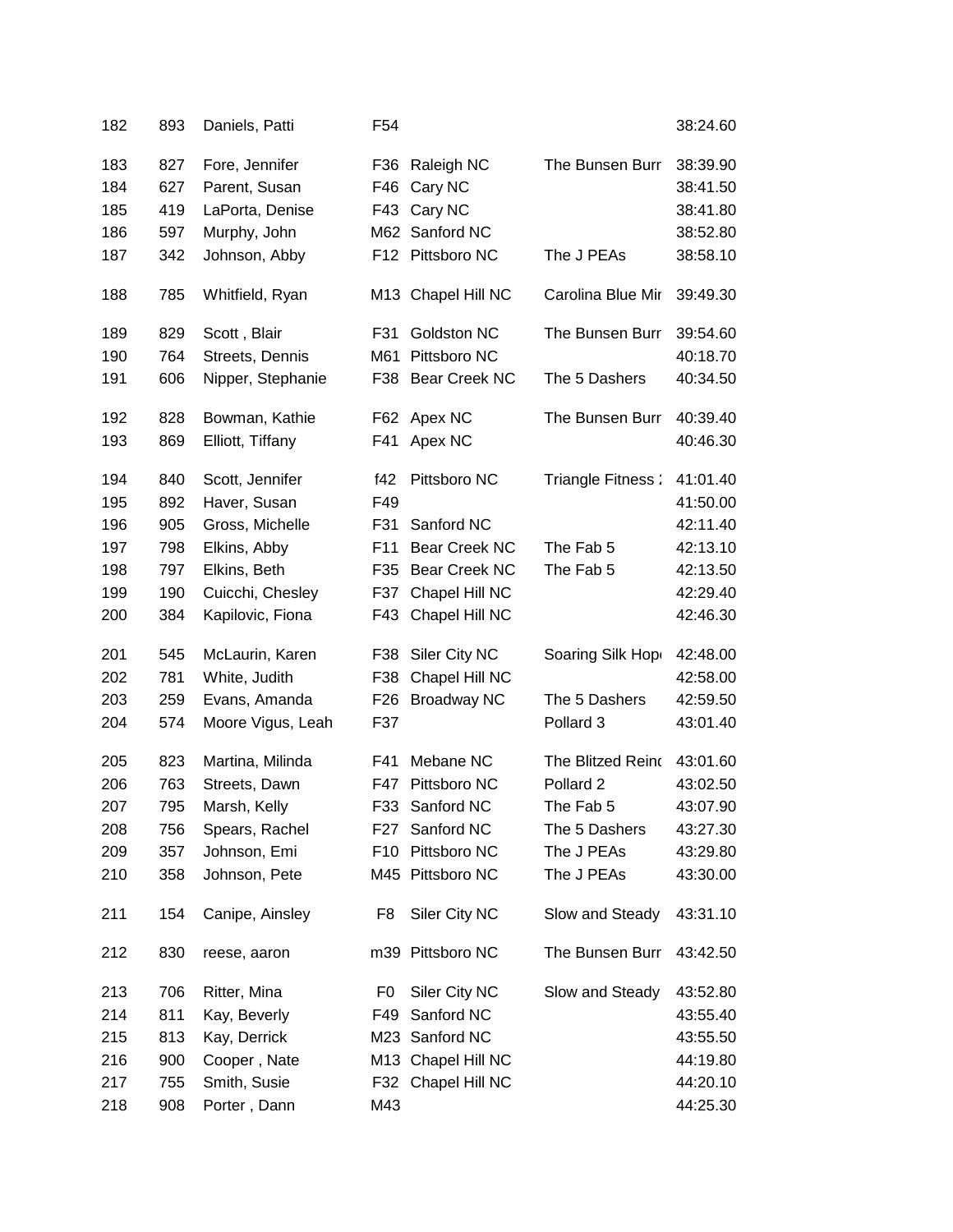| 219 | 858 | Burkhead, Sabrina    | F36 | Sanford NC                          | <b>JS Waters Team</b> | 45:06.30 |
|-----|-----|----------------------|-----|-------------------------------------|-----------------------|----------|
| 220 | 796 | Marsh, Cameron       | F17 | Sanford NC                          | The Fab 5             | 45:06.30 |
| 221 | 86  | Barry, Kelly         |     | F22 Franklinton NC                  | Carolina Blue Mir     | 45:26.20 |
| 222 | 82  | Barry, Donna         |     | F54 Chapel Hill NC                  | Carolina Blue Mir     | 45:26.60 |
| 223 | 826 | clayton, samuel      |     | m40 Sanford NC                      | The Bunsen Burr       | 45:47.40 |
| 224 | 341 | Jenkins, Melissa     | F34 |                                     | Silk Hope #1          | 45:53.10 |
| 225 | 192 | Daniel, Michelle     | F44 |                                     | Silk Hope Best        | 46:00.10 |
| 226 | 848 | moore, catherine     | f42 | Bear Creek NC                       | <b>JS Waters Team</b> | 46:10.50 |
| 227 | 157 | Canipe, Johnna       | F43 | Siler City NC                       | Slow and Steady       | 46:22.90 |
| 228 | 396 | King, Kimberly       | F53 | Goldston NC                         |                       | 46:48.60 |
| 229 | 376 | kagy, dorit          | F72 | Siler City NC                       |                       | 46:53.90 |
| 230 | 393 | kimura, rhonda       | F50 | Siler City NC                       |                       | 46:54.30 |
| 231 | 852 | Denard, Lindsay      | F31 | <b>BURLINGTON NC JS Waters Team</b> |                       | 47:08.10 |
| 232 | 850 | Roach, Tiffany       |     | F29 BURLINGTON NC JS Waters Team    |                       | 47:08.10 |
| 233 | 156 | Canipe, Brenan       |     | M10 Siler City NC                   | Slow and Steady       | 47:14.30 |
| 234 | 801 | Harper, Jennie       | F41 | <b>Bear Creek NC</b>                |                       | 47:23.20 |
| 235 | 394 | Kincaid, Stefanie    | F30 | Siler City NC                       | Silk Hope #1          | 48:58.00 |
| 236 | 517 | Matthews, Heidi      | F45 |                                     | Silk Hope #1          | 48:59.00 |
| 237 | 337 | Jackson, Pamela      | F57 | Pittsboro NC                        | Wilson 1              | 48:59.90 |
| 238 | 300 | Gordiano, Laura      | F29 | Pittsboro NC                        | Wilson 2              | 49:02.90 |
| 239 | 816 | Williams, Tonya      | F41 | Siler City NC                       | Wilson 2              | 49:03.90 |
| 240 | 16  | Alvarado, Fabiola    | F35 | <b>GRAHAM NC</b>                    | Wilson 2              | 49:04.10 |
| 241 | 787 | Wilson III, N. Rouse |     | M59 Pittsboro NC                    | Wilson 1              | 49:07.20 |
| 242 | 227 | Dickerson, Irion     | F37 |                                     | Silk Hope #1          | 49:10.10 |
| 243 | 587 | Morgan, Christa      | F41 |                                     | Silk Hope Best        | 49:11.30 |
| 244 | 769 | Teague, Dana         | F41 |                                     | Silk Hope #1          | 49:11.30 |
| 245 | 910 | warfford, jimmy      |     | m73 Siler City NC                   |                       | 49:16.90 |
| 246 | 877 | Turner, Beth         |     | F44 Pittsboro NC                    |                       | 49:31.80 |
| 247 | 832 | McReynolds, Katy     |     | F47 Pittsboro NC                    | Skate Park Grou       | 49:31.90 |
| 248 | 831 | Cummins, Julie       |     | F33 Pittsboro NC                    | Skate Park Grou       | 49:32.00 |
| 249 | 835 | downs, katie         |     | F54 Pittsboro NC                    | Skate Park Grou       | 49:37.80 |
| 250 | 411 | Lamanna, Roger       |     | M65 Pittsboro NC                    |                       | 51:13.70 |
| 251 | 912 | Greger-Holt, Nansi   |     | F57 Pittsboro NC                    |                       | 51:14.40 |
| 252 | 407 | Lamanna, Beth        |     | F62 Pittsboro NC                    |                       | 51:14.90 |